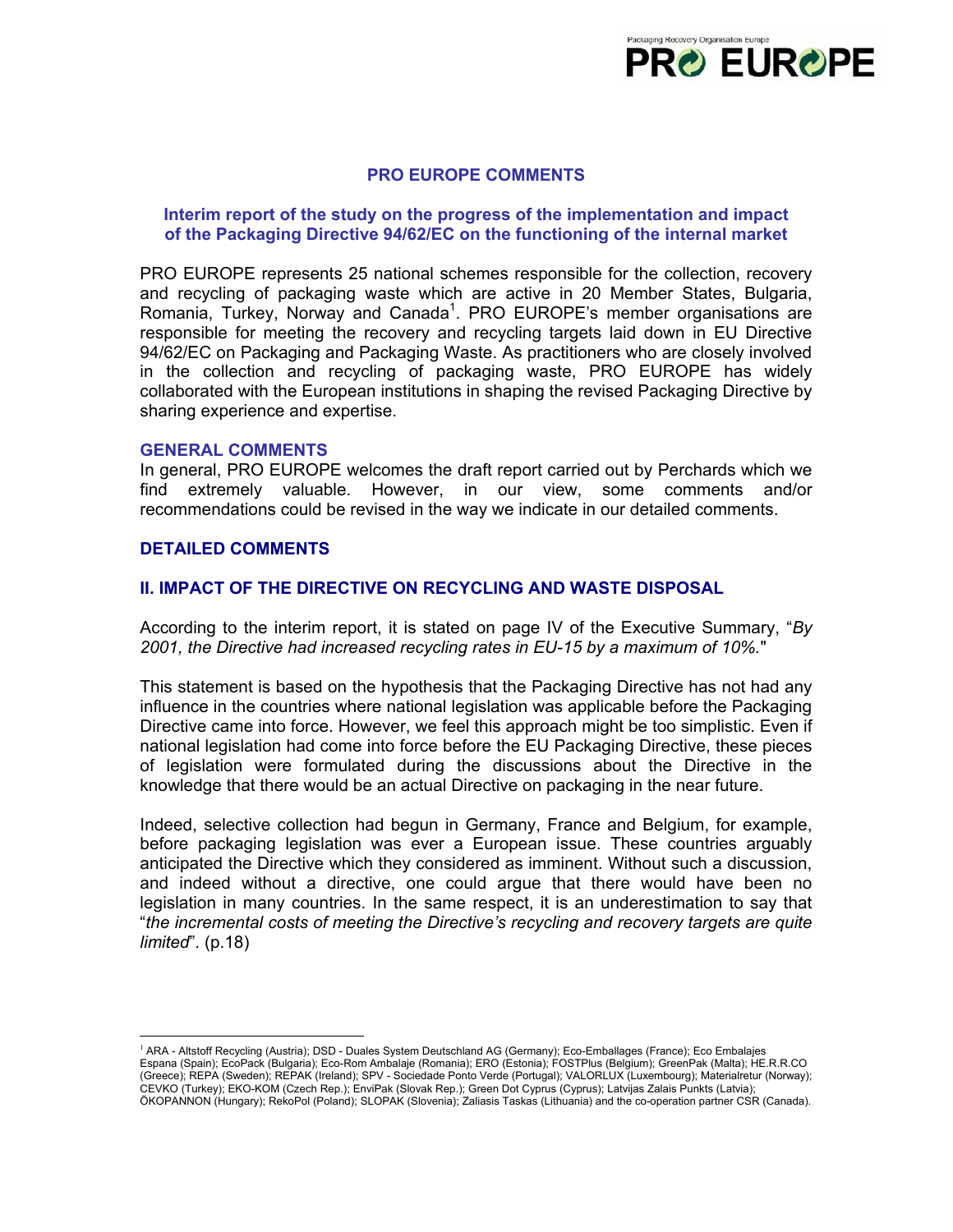

To measure the effect of the Packaging Directive, PRO EUROPE proposes that only household packaging should be taken into account. The results displayed via the graphs in the study, to our knowledge, include household, industrial and commercial packaging.

The graphs analysing the recycling evolution include different materials - paper and board, aluminum and steel, glass - but in the summary we miss the evolution of plastics. We consider this to be an important lack.

## **III. MARKET ACCESS ISSUES: the Essential Requirements and the CEN standards**

## • **Recommendation 1:**

Regarding Essential Requirements, PRO EUROPE considers the text in the interim report as being directly in favour of the Essential Requirements. PRO EUROPE takes a more cautious approach and believes Essential Requirements, although useful, must be subjected to careful analyses in relation to the way they are implemented to ensure a harmonised approach in all Member States in order to avoid market distortions and barriers to innovation.

# • **Trade barriers and distortions of competition:**

In countries where a deposit system has been set up i.e. Denmark and Finland the recycling rate is not above that of other EU countries. Rates are even slightly below vis-à-vis metals, as well as for plastic compared with other countries without any deposit system in place. Therefore PRO EUROPE is of the view that some Member States may "misuse" environmental arguments to justify ideological measures or financial burdens. What is more, deposit systems do not guarantee better results in terms of recycling rates and create trade barriers.

# **IV. NATIONAL RULES SPECIFIC TO BEVERAGE CONTAINERS**

## • **Recommendations 2 & 3:**

Mandatory deposits on non-refillable beverage containers: the introduction of mandatory deposit systems is not an adequate solution, as it seems disproportionate and counter-productive when comprehensive and efficient collection and recycling systems are already in place. PRO EUROPE believes that rather than singling out beverage containers for special treatment, emphasis should be on tackling packaging waste as a whole and in a coherent and efficient manner.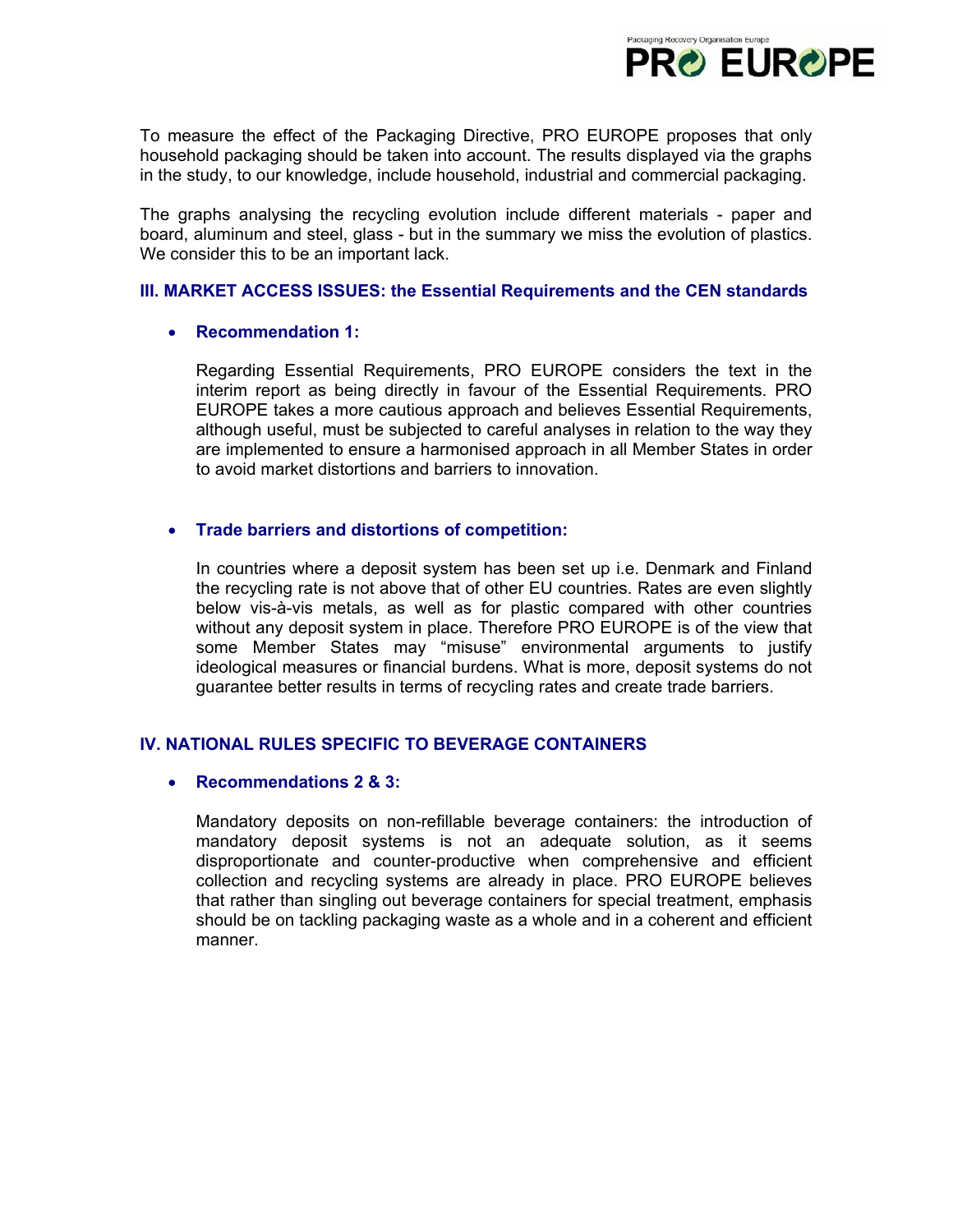

### **V. IMPACTS ON THE INTERNAL MARKET OF DIFFERENT NATIONAL APPROACHES TO PRODUCER RESPONSIBILITY: Packaging Taxes**

• Compared to the market share quotas and mandatory deposits, the report pays little attention to the instrument of packaging taxes, especially with respect to beverage containers. Nevertheless, such taxes can have important impacts on the functioning of the internal market.

PRO EUROPE would like to draw attention to the Belgian example, where the legislation on eco taxes has recently been modified and where a new modification is foreseen as of 1 January 2005. Due to a decision of the federal government, eco taxes on beverages in one-way packaging will further increase from 9,8537 EUR per hectolitre to 14,5037 per hectolitre. The eco taxes are resulting in a clear price distortion between beverages sold in Belgium and in the neighbouring countries. The percentage of taxes is especially high for cheap water. Therefore, the eco taxes should be considered as an antisocial measure.

A Belgian wholesaler reports that its turnover for beverages is 20%-40% lower in shops situated near the French border than in the shops in the other parts of Belgium. The percentages vary depending on the type of drinks.

In many cases the eco tax is not used for measures supporting the environment but goes to the general national budget.

## **VI. EVALUATION OF PRODUCER RESPONSIBILITY SYSTEMS**

#### • **Recommendation 4:**

Reporting requirements: PRO EUROPE supports in principle the idea of making reporting requirements from Member States to the European Commission simplified and based on common criteria which are interpreted in the same way in order to achieve comparable statistics. Moreover, we would like to note that reporting systems set up by the PRO EUROPE member compliance schemes are a consequence of different national regulations.

At this point, we would like to underline some problems regarding the national implementation of the Directive.

Unfortunately, even the definition of packaging is not clear which in reality means that it differs from country to country, whether a packaging falls into the scope of the respective national packaging law or not. The "non-binding" annex of the revised Directive was a first step in the right direction but PRO EUROPE considers a binding annex would have been much more efficient.

One type of packaging not within the scope of the respective regulations in a Member State is medical equipment packaging. In some countries, there are special regulations so that packaging for medical equipment is not allowed to circulate in the system applied to all packaging, whilst in some countries it is authorised to participate in the given system. The question PRO EUROPE would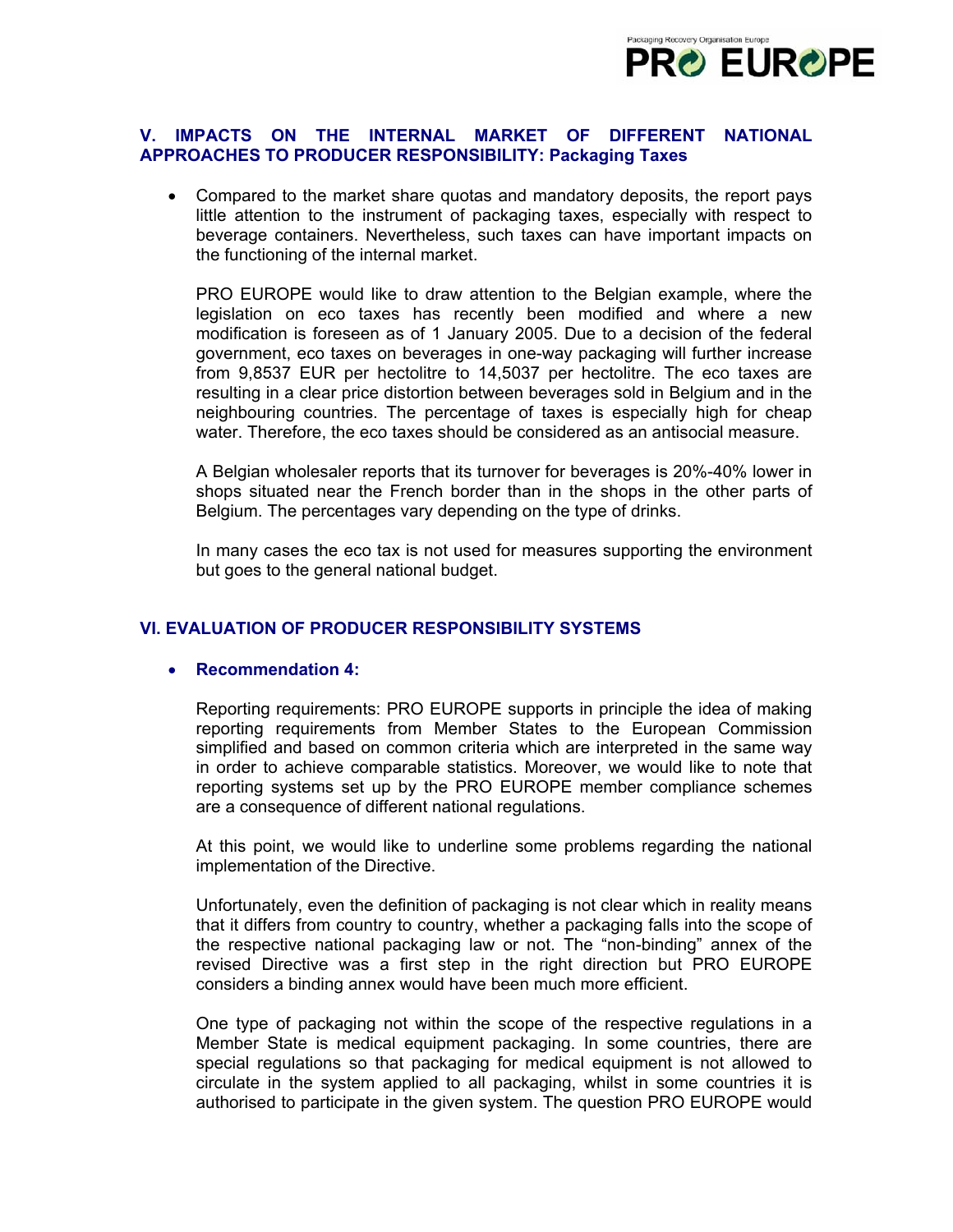

ask is given the special case of packaging for medical equipment, how can a multinational company be expected to comply with different laws in place throughout the Member States. In our view, it would be practically impossible, and would require investing a great deal of time and financial resources to make it work.

## • **Recommendation 5:**

Marking the Green Dot on packaging: the meaning of the Green Dot is the same in every country in which it is used i.e. that a given company is financially involved in a national compliance scheme which takes over its packaging waste obligations.

In our experience, it does not create any significant problems vis-à-vis national requirements. Up to now, it was in general always possible to find a solution in the interest of all involved parties. If the Green Dot marking becomes voluntary everywhere however, it could progressively disappear, creating other kinds of distortions such as problems in identifying free riders and hence hindering the proper fulfillment of the targets of the Packaging and Packaging Waste Directive.

Moreover, the Green Dot logo is proof of producer responsibility, and is widely recognised as such. As levels of awareness are raised among consumers due to the work of the compliance schemes as well as the Green Dot appearing on packaging, it can be considered as an additional motivating factor for the public to become proactively involved in contributing to sustainable development.

In contrary to the paragraph about Germany on page 96 of the main report it has to be pointed out that – based on a lack of control of German government – there is still a recognizable number of free riders.

In the meantime the Green Dot is used by producer responsibility organizations in 20 European member states as well as in Norway, Romania, Bulgaria and Turkey.

At least we would like to clarify some statements on page 116 of the main report related to the protection of the Green Dot. The Green Dot is used as financing symbol so that the protection of it is extremely important for the members of PRO EUROPE. To ensure the functioning of the income by licensing the Green Dot to the obliged fillers and retailers and to ensure the possibility for setting up other producer responsibility organizations on behalf of industry as well as ensuring that no third parties may ask for royalties from our licensees using the Green Dot on all their packaging it is necessary to protect the Green Dot world-wide in the best possible way.

Therefore PRO EUROPE has obtained and defended trade mark rights in about 170 countries all over the world. Regarding the countries where no Green Dot schemes or co-operation partner exists, PRO EUROPE offers a royalty free license agreement which can be downloaded on our homepage [www.pro-e.org](http://www.pro-e.org/).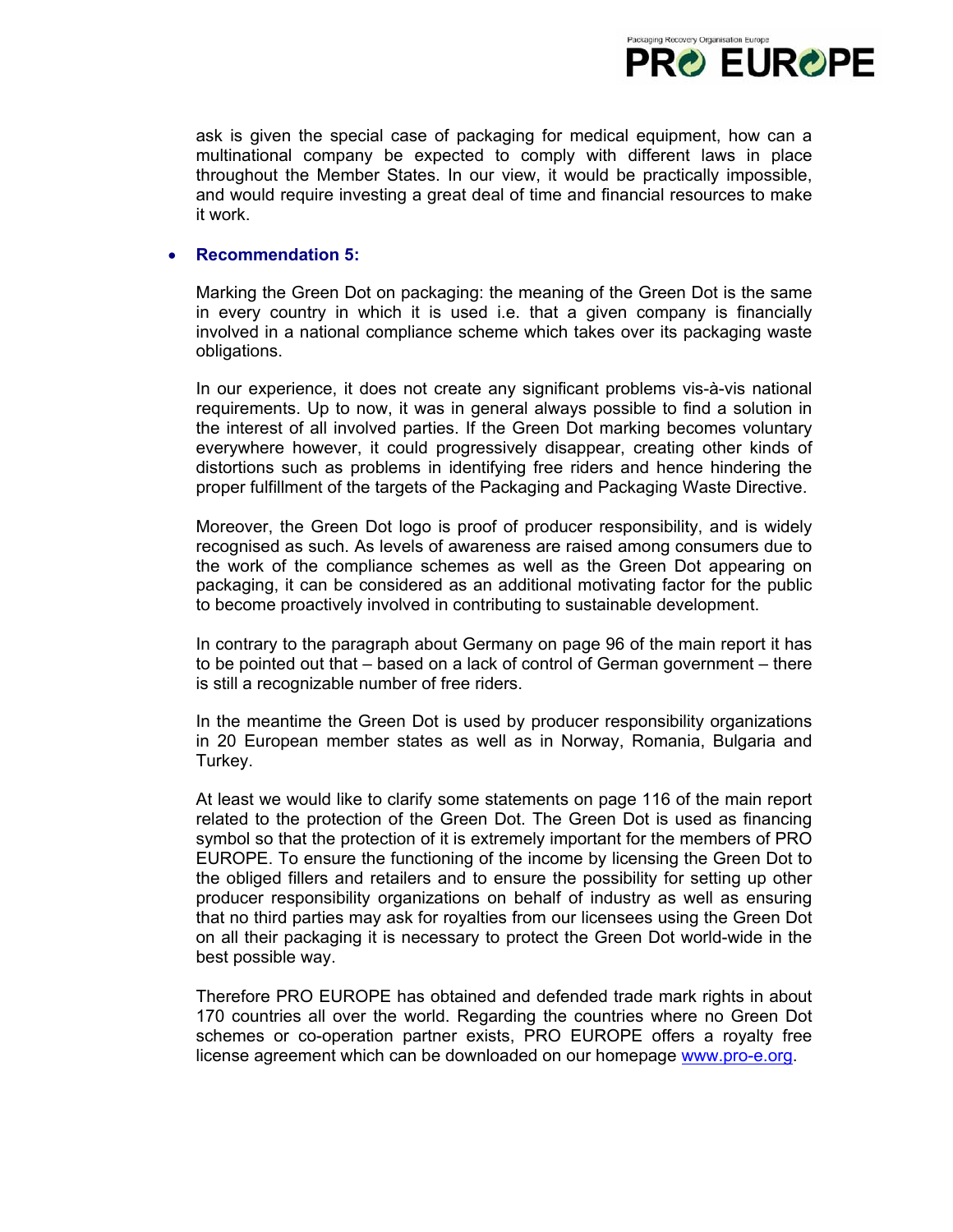

The reason for signing special agreements for the UK and the NAFTA area is the great importance of these economic regions where most of the international licensees of our members are distributing their products as well; many of the packaging of the products are labeled with the Green Dot. Loosing the trademarks in these countries would lead to big problems and probably high costs to our licensees.

As the protection of the Green Dot in these countries can be best managed by local organizations it is the most effective approach to work together with similar producer responsibility organizations like CSR and VALPAK instead of mandating law firms and consultants.

Nevertheless we do not see any relevance of the use of the Green Dot in the NAFTA area for the Internal Market of the European Union; therefore we would like to ask to remove this paragraph from the report.

### • **Recommendation 7:**

In general terms, PRO EUROPE believes that it is not necessary and not useful that there is regulation of recovery schemes at the European level, as the work of the recovery organisations has to take into account decisions in the Member States as well as specific national circumstances.

It is up to each recovery organisation to decide upon the most efficient and workable solution - whether this is the local authorities or private waste management companies selling the sorted material for recycling, or whether the recovery organisation itself sells it. We propose citing the example of Fost Plus in Belgium, whereby the material is sold by issuing a call for tender, which in our view is a model of an efficient system. In some countries it may be necessary to have a five or six year contract with collectors, sorters or recyclers if this is considered necessary to ensure investments in capacity-building in the longer term, whereas in other countries short term contracts are sufficient. The fact that this system works well is evidence, in PRO EUROPE's view, that European regulation is not necessary.

Regarding the third point in Recommendation 7, "*Where suitable organisations exist, recycling of each material should be co-ordinated by the relevant materials organisation*", in PRO EUROPE's view, this general recommendation does not reflect the different situation and the different circumstances in the different Member States. In general, placing the responsibility of coordination on a multimaterial packaging recovery organisation has advantages as a more neutral approach guarantees the balance between materials and this facilitates the achievement of the recycling targets for all of them. Of course the involvement of the respective material organisations is necessary for an effective solution.